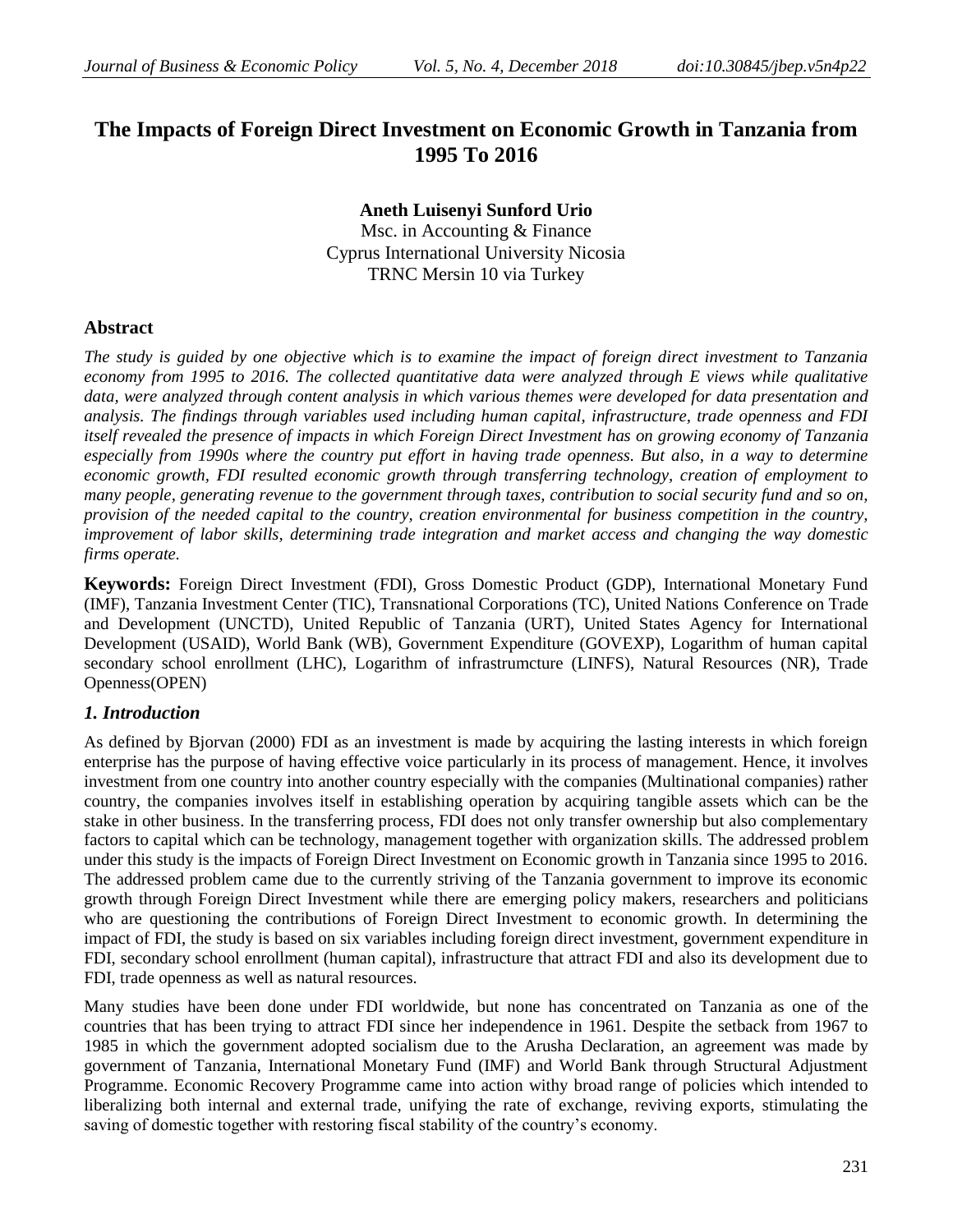The study provides empirical evidence concerning the presence of relationship between Foreign Direct Investment (FDI) and economic growth in Tanzania from 1995 to 2016. Based on that empirical evidence, the contribution of Foreign Direct Investment (FDI) to economic growth of Tanzania was revealed so as to know how exactly, Foreign Direct Investment is related to it.

### *2. Literature review*

Since the impact of Foreign Direct Investment on economic growth have not only limited to developing but also FDI has impact on economic growth of developed countries. Therefore, this part of empirical literature review will put efforts on analyzing the impact which Foreign Direct Investment has on economic growth of developing countries.

According to the United Nations' Secretary General (2003), Foreign Direct Investment has the significant role in ensuring the growth of economy in those countries in which FDI operates. The Secretary General (2003) summarized the impact of FDI on the growth of economy in developing countries to be the creation of jobs which reduce unemployment rate, increasing productivity in the countries and enhancing the export and transfer of technology which in long run the economic growth of developing countries will be ensured.

According to the one of the influential work which was undertaken by Borenztein, De Gregorio and Lee (1998) on the impact of Foreign Direct Investment on economic growth based over the past ten years. The study was undertaken on 69 developing countries and the finding from the study revealed the presence of impact that Foreign Direct Investment put them on economic growth. According to them, Foreign Direct Investment ensure economic growth of the country since it is an essential vehicle in which technology can be transferred and they concluded that, with such king of investment, domestic investment become much powered for the better result. Also, Borenztein, De Gregorio and Lee (1998) reported Foreign Direct Investment to be necessary ingredient for economic growth of the developing countries through human capital as enhanced by interaction in that host countries.

According to the study of Abala (2014) which was undertaken in Kenya, the study reported Foreign Direct Investment as the main driver of both economic growths in Kenya as well as attraction of Foreign Direct Investment in Kenya too. The study reported Foreign Direct Investment in mining sectors to be insignificant to economic growth of the country while the Foreign Direct Investment in manufacturing sector was reported to be significant in determining the growth of economy of Kenya. The study reported the factors behind for FDI in manufacturing sector to be significant in economic growth as the nature of FDI attraction in Kenya which is market seeking in manufacturing sector which favor that sector into highly contributing to economic growth which is high compared to contribution brought by mining sector, tourism sector and other service sectors.

In Nigeria, the study on the impact of Foreign Direct Investment of economic growth was undertaken by Onakoya (2012). The study was undertaken on manufacturing sectors and agricultural sector in order to examine the impact of FDI on the growth of Nigeria economy. The finding revealed the presence of impact of Foreign Direct Investment on economic growth where the significant output on economy was reported to be contributed by Foreign Direct Investment but in the case of economic growth, the FDI in those sectors were reported to be differ where on manufacturing sector the contribution on economic growth was insignificant while in agriculture sector, the impact was found to be significant in growing economy. While Anyanwu (2007) which studied the relationship between FDI and economic growth in Nigeria, reported communication sector to be the highest and potential sectors in growing economy due to FDI on that sector and it was reported to be in multiple of that of the Oil sector while FDI in manufacturing sectors was reported to be negatively in growing the economy of Nigeria.

In Tanzania, Foreign Direct Investment has been reported to have influence in growing economy of the country by forming capital even the large share of it is held by domestic investment where between 1999-2004, about 5 percent of GDP was contributed by Foreign Direct Investment while the contribution to Gross Fixed Capital Formation was about 25.7 (UNCTAD, 2000). Also, the economic growth in Tanzania is reported to be contributed by Foreign Direct Investment through technology (machinery, equipment and tools, technical skills and process-related technologies), through revenue generation where Foreign Direct Investment provides tax revenue for country's economic growth as occurred in 2001, 2002 and 2003 where the companies that have been privatized contributed about 6.7 percent, 9.1percent and 9.2 percent of all total revenue of tax for those years

Other impact of FDI on economic growth were revealed by the study of Lenka and Sharma (2014) who came with the study entitled "FDI as a main determinant of economic growth," according to them, FDI determine the growth of economy through influencing the GDP growth.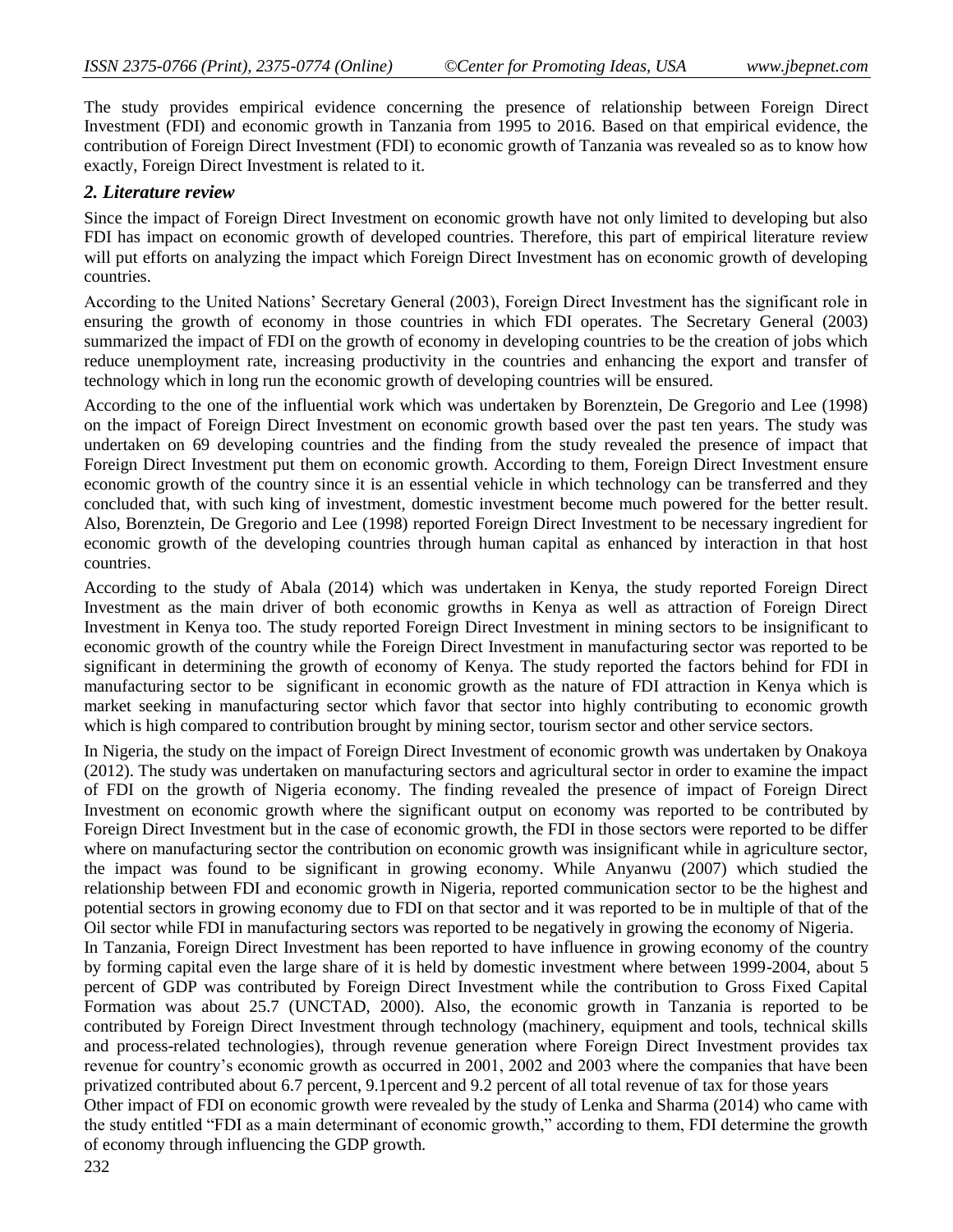According to them, if FDI to the country is increased also there will be the increase of both capital formation and the gap between domestic saving and investment will be filled. Therefore, with the increase of that domestic investment and saving, capital formation also get into increasing which them determine the increase of production of the host country, on the basis of that increase of production, export of that host country will be increased and that country will be in a good position to acquire more foreign currency from other part of the world which finally will increase GDP and per capital income for growing economy of the country (Lenka and Sharma (2014).

For Foreign Direct Investment to have positive impact on economic growth of a country does not mean it has no negative impact on economic growth. According to Jones (1996) Foreign Direct Investment tends to displace local firm since the Multinational Enterprises are too big to compete with local firms as the result of this, developed countries which are owning those MNC get benefitted with what practiced by Foreign Direct Investment. Also with the presence of weak legislations and regulations in many developing countries, the FDI operate as a source of capital flight from developing countries to developed countries. Other negative impact of FDI on economic growth was reported by the study of Barro (2002) to be large scale environment damage as what occurring in Tanzania especially in mining sector for the interest of the developed countries.

According to the study of Ek (2007) which was entitled "the Impact of FDI on Economic Growth: The Case of China" the study revealed the impact of FDI on the economic growth of China from 1994 to 2003 to be in positive way. According to that study, FDI has positive impact in growing economy of China due to the fact that FDI in Chinise's economy is serving as a tool in which new technologies have been transferred from one country to another country (China) as the result of such transformation of technologies, the output and Gross Domestics Product of China increased too. According to Ek (2007) the positive impact of FDI on the level of GDP have been statistically significant at the level of 6 percent

### *International Dependency Theory*

This theory of as an extension of Marxist theory was popular especially in the 1970s and also in the early of 1980s. The international dependence theory argues that the weak economic growth exists in many developing countries occurs due to the dominance of both developed countries and Multinational Corporation in developing countries. According to this theory, developing countries depend highly on them especially for both market as well as capital, as the result of these developing countries tends to receive very small portion of what expected from Multinational Corporation which operate as Foreign Direct Investment. According to Cohen (1973) Multinational Corporation (MNC) from developed countries tend to exploit national resource found in less developed countries by getting food and raw material in a cheap way and in addition to that developing countries do not have a control on the distribution of the value added to those products which are traded between them and developed countries as the result, developing countries have been exploited deeply which make them dependent to their exploiter who are developed countries. Therefore, the international dependence theory argues that, with this dependence relationship, developing countries fail to grow their economies. According to Elkan (1995) who argued on international dependence theory says, for developing countries to attain economic growth, Foreign Direct Investment from developed countries is not a good way and the only suitable way for developing countries to attain economic growth is through breaking up the dependence relationship between them.

On the basis of the arguments brought by international dependence theory, the study on the impact of Foreign Direct Investment (FDI) on economic growth in Tanzania from 1995 to 2017 applied that theory so as to determine whether there was dependence on certain groups or countries in the operation of FDI in the country and then, the study of such kind of FDI was studied closely to identify their impact on the economic growth of Tanzania from 1995 to 2017. This kind of studying was as important in the country growth of economy as influenced with the presence of FDI which started to be operated from 1995 to date

### *New growth theory*

The theory of New Growth came in the 1990s as an effort to explain economic growth performance especially in developing countries. The theorists under New Growth Theory were Romer (1986), Lucas (1988) and then Howitt and Aghion (1992). According to this theory, in developing countries, economy tends to growth due to increasing in return in the usage of knowledge rather than labour and capital. Also, this theory of New growth emphasizes on availability of two critical channel for Foreign Direct Investment that determine growth of economy in a country where the one come through the effect on the range of available products and the second comes through the impact on the stock of knowledge accessed for research and development.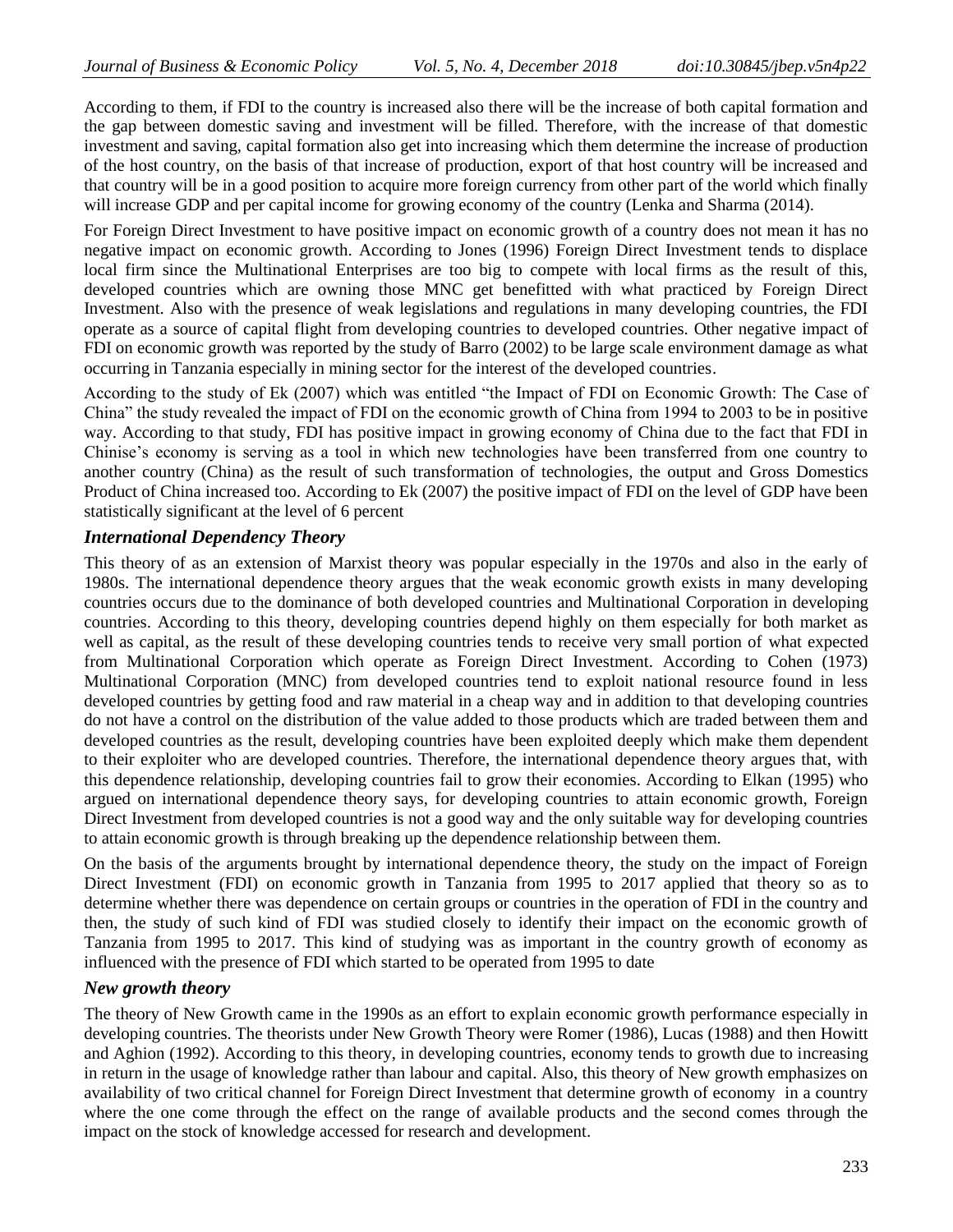On the basis of this theory, growth of economy may occur through diffusion of technology, creation of comparative advantages that lead technological progress as reported by Romer (1986) that technological progress to be the main engine of growth of economy in developing countries, also by strengthen human capital. According to Helpman (1991) Foreign Direct Investment in countries may increase competition and innovation which then result to technological progress and increasing productivity which ends with increasing growth of economy in long run of the country.

Since this study concerns with studying the impact which FDI has on the growth of Tanzania economy from 1995-2017, hence the application of this theory was helpful for this study due to the fact that the theory helped to examine those impact of FDI particularly on how economic growth happen as the result of FDI which based on the application of technologies which generated new ideas and innovations which acts as another force towards economic growth of the country.

# *The Internationalization Theory*

The Internationalization theory focuses on explaining how and why there is growth of transnational companies engage in overseas activities especially on what motivate them to engage in (FDI). Buckley and Casson (1976) were the first one in developing this theory; other theorists who came next after them were Hannart (1982) and Casson (1983). Internationalization theory argues that there are two determinants for Foreign Direct Investment; one is removal of business competition and the other determinant is the advantages which those transnational companies may have in particular action in which they engage in. The founders of this theory who were Buckley and Casson (1976) demonstrated that transnational companies which operate Foreign Direct Investment keep in organizing their internal activities in order to specific advantage for being exploited by them as they operate. While Hymer (1976) demonstrated what determine Foreign Direct Investment (FDI) to be only benefit that those transnational companies may have ability to exploit especially when those specific advantages of firms outweigh the relative cost of the operation in abroad.

In relation to the study on the impact of Foreign Direct Investment on growth of Tanzania economy, the internationalization theory was utilized to compare the determinants for FDI set by Tanzania government so as in attracting such FDI in a country to those determinants exposed by the theory of internationalization as addressed to be removal of business competition, exploiting advantages which those transnational companies might have in particular action in which they engage in and ability to exploit advantages especially when those firm specific advantage outweigh the relative cost of the operation in abroad. Then, the theory of internationalization in considering their determinant, the study used such theory in studying the way it influences such kind of investment and then economic growth of Tanzania.

Even through the internationalization theory will be applied in the study, there are limitations accompanied with this theory. The internationalization theory explains only determinants of FDI for transnational companies from developed without paying attention on the determinant of FDI in developing countries.

# *3. Methodology*

The research design for this study was exploratory research design because with this research problem, there are few or no earlier studies to refer to so as to reveal impacts which FDI had in determine the growth of Tanzania economy from 1995 to 2016. The study area in which this study was undertaken was Tanzania as one of developing country found in East Africa. The study required to collect data from secondary source (the already collected data) due to the nature of this study as exploratory study, from sources like WB, IMF, BoT and TIC. Thus, method which was used to collect those data was documentary review or analysis. The collected data were analyzed by using E views.

The time series data to be analyzed in this study was data from 1995 to 2016. The data was converted to quarterly base using e views software (quadratic match average). The study used multiple regression models as to determine the impact which Foreign Direct Investment put on economic growth of Tanzania from 1995 to 2016. The equation is expressed as: *log(FDI)t/4=*β0 +β1*log(*GOVEXP*) t/4* + β2*lHC t/4* + β3*lINFS t/4* + β4NR *t/4* + β5OPEN*t/4*Where *FDI* represent foreign direct investment which is defined as foreign direct investment, net inflows (BoP, current US\$), *GOVEXP* denotes general government final consumption expenditure (% of GDP), *HC* denotes human capital which is defined as secondary school enrollments (% net), *INFS* is of infrastructure which is defined as mobile cellular subscriptions, *NR*represent total natural resources rents (% of GDP) and *OPEN* represent trade openness which is defined by exports and imports of goods and services (% of GDP)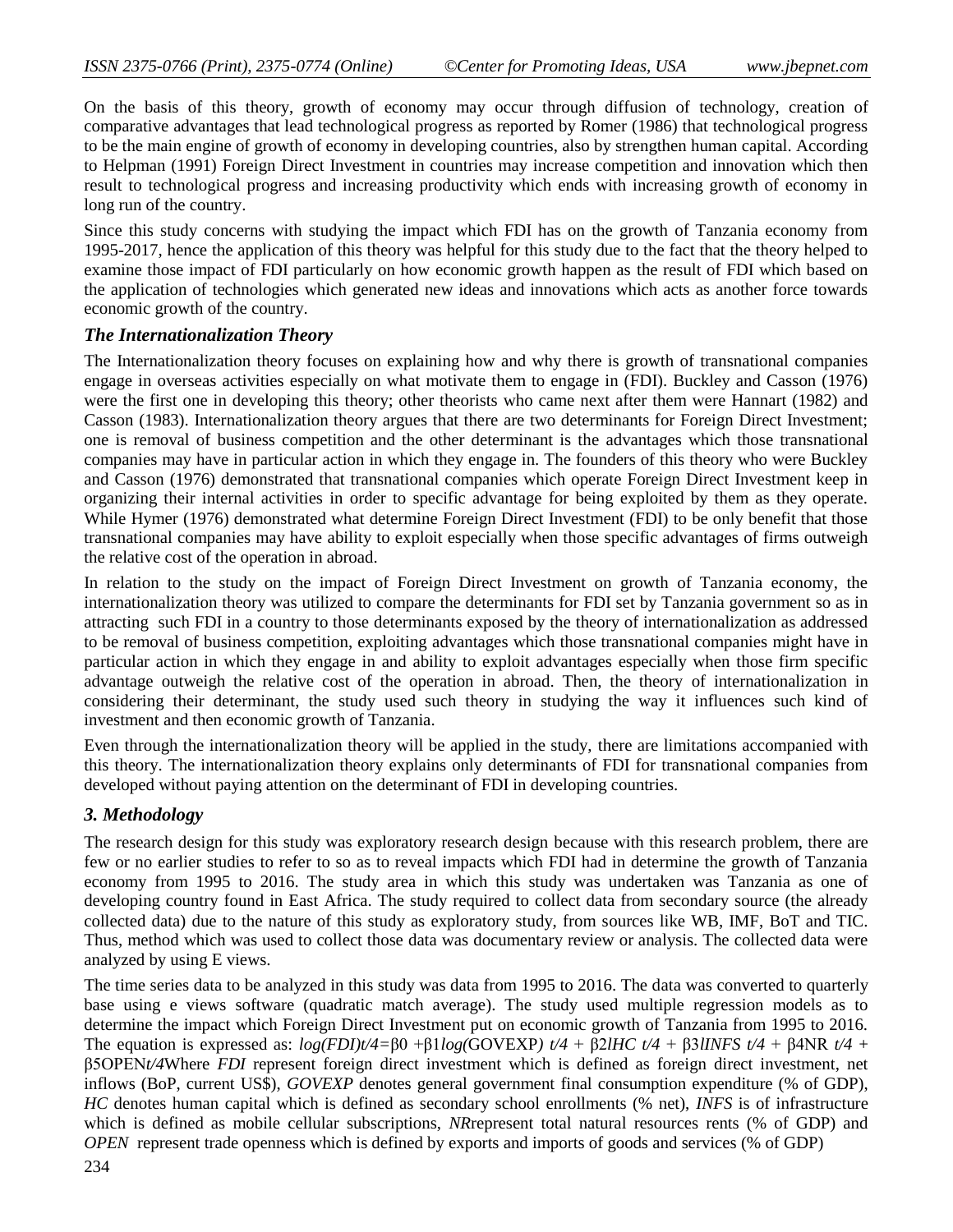| Dependent Variable: D(LGDPUSD)              |             |                       |             |             |
|---------------------------------------------|-------------|-----------------------|-------------|-------------|
|                                             |             |                       |             |             |
| Method: Least Squares                       |             |                       |             |             |
| Date: 05/09/18 Time: 17:56                  |             |                       |             |             |
| Sample (adjusted): 1995Q2 2016Q4            |             |                       |             |             |
| Included observations: 87 after adjustments |             |                       |             |             |
| Variable                                    | Coefficient | Std. Error            | t-Statistic | Prob.       |
| LOG(FDI)                                    | 0.013160    | 0.007265              | 1.811297    | $0.0438*$   |
| <b>LGOVEXP</b>                              | 6.02E-05    | 0.002000              | 0.030076    | 0.9761      |
| <b>LHC</b>                                  | 7.59E-06    | 0.000225              | 0.033675    | 0.9732      |
| <b>LINFS</b>                                | $-0.000615$ | 0.000227              | $-2.712219$ | $0.0082**$  |
| <b>NR</b>                                   | 0.007424    | 0.001654              | 4.487781    | $0.0000***$ |
| <b>OPEN</b>                                 | $-0.091058$ | 0.074572              | $-1.821062$ | $0.0256*$   |
| C                                           | $-0.239188$ | 0.146749              | $-1.629918$ | 0.1071      |
| R-squared                                   | 0.366182    | Mean dependent var    |             | 0.026737    |
| <b>Adjusted R-squared</b>                   | 0.318646    | S.D. dependent var    |             | 0.025404    |
| S.E. of regression                          | 0.020969    | Akaike info criterion |             | $-4.814495$ |
| Sum squared resid                           | 0.035176    | Schwarz criterion     |             | $-4.616088$ |
| Log likelihood                              | 216.4305    | Hannan-Quinn criter.  |             | -4.734603   |
| F-statistic                                 | 7.703214    | Durbin-Watson stat    |             | 1.801937    |
| Prob(F-statistic)                           | 0.000002    |                       |             |             |
| $(0, \ldots, N, n, \ldots, 1, 0.010)$       |             |                       |             |             |

### *4. Data analysis and discussion*

**Table 1: Regression results for the variables**

(Source) Research, 2018

The inter-relationships between the seven variables that were tested using Pearson correlation test. Lind et al (2005) affirmed that strong correlation is when  $r= 0.5$  to 1 or  $r=-0.5$  to -1. The results shows that all variables were correlated together at 0.01 level from the values ranges between  $r = 0.511$  or  $r = 0.9247$ .

- 1. Foreign direct investment is positively statistically significant at 5%. Therefore, proves the presence of economic growth in the country which determine the inflows of Foreign Direct Investment and on other side the inflows of Foreign Direct Investment determine economic growth in the country. It has been reported by Okpara (2012) that increase in 1 percent of infrastructure development determine the increase of 13.36 percent of Foreign Direct Investment in Tanzania.
- 2. Infrastructure is negatively significant at 1%. Infrastructure has had a negative impact on foreign direct investment in the sense that, there hasn't been enough development of infrastructure since 1995 to2016 in Tanzania to influence the development of foreign direct investment.According to Tanzania Investment report (2012) reported that infrastructure has been a limitation in attracting FDI to a country, hence government set aside great investment, for the transport and utilities infrastructure that was worth of \$ 19 billion so as to ensure development of infrastructure as well as attracting FDI to a country in order to accelerate economic growth through the presence of Foreign Direct Investment
- **3.** Natural resources are positively significant at 1%. The contribution of natural resources through FDI has been made possible due to the technological transfer. With the transfer of technology, the production in the country has been improved both in term of quality and quantity of goods and services which determine the county ability to cope with trade competition. As the result, economic growth of the country has to be guaranteed which then has to turn and become one of the great influences for attracting Foreign Direct Investment in the country. According to Tanzania Investment Center (2012) currently, the transferred technology from Foreign Direct Investment has been a transformer for agricultural and mining sectors by 75 percent of production since that application of automation machine minimized both time and other cost of production which then resulted to increasing government revenue so as to lead the country economic growth which in return attract many foreign investors.
- 4. Trade openness is negatively significant at 5%.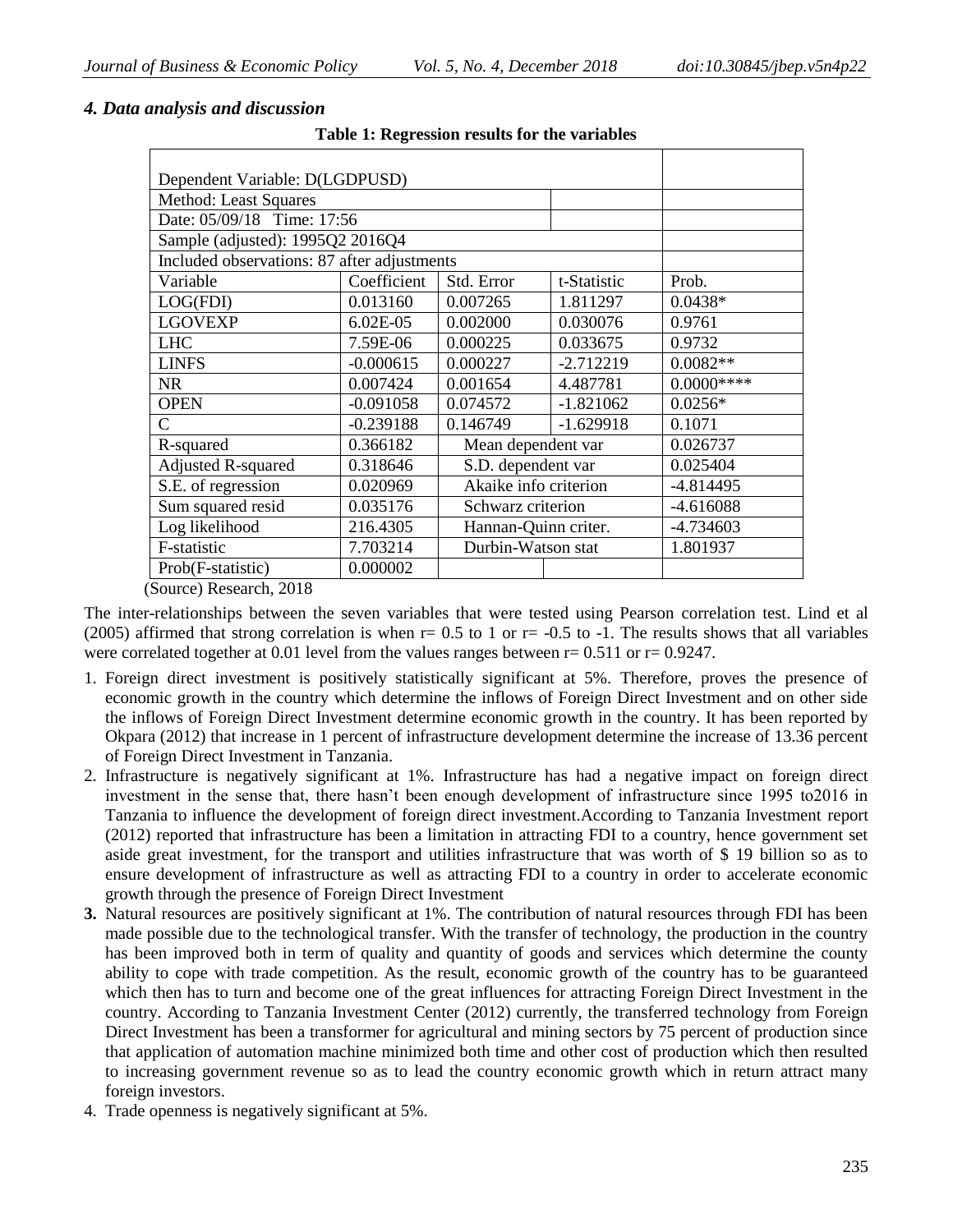In Tanzania, one great determinant of Foreign Direct Investment has been trade openness since after economy liberation especially in 1990s, many foreign investor have been attracted to come for FDI in Tanzania. Some of the negative impact of having many Foreign Direct Investment in a country has been a killing of local firms since FDI bring stiff competition with those local firms, other negative impacts may be unemployment to Tanzanians since FDI may come with their own labors, other is occurrence of inflation in the country if the inflow of capital is not well checked.

### *5. Conclusion*

Generally, the study on the impact of Foreign Direct Investment on economic growth of Tanzania from 1995 to 2016 revealed the presence of economic growth as influenced by FDI especially from 1990s where in 1995 FDI contribution to GDP was 2.0%, 1996 was 2.31%, 1997 was 2.05%, 1998 was 1.84%, 1999 was 5.33%, 2000 was 4.55%, 2001 was 5.29%, 2002 was 3.66%, 2003 was 2.73%, 2004 was 3.45%, 2005 was 5.53%, 2006 was 2.17%, 2007 was 2.7%, 2008 was 5.05%, 2009 was 3.33%, 2010 was 5.77%, 2011 was 3.63%, 2012 was 4.6%, 2013 was 4.71%, 2014 was 3.47%, 2015 was 3.52% and 2016 was 2.88%. But the attainment of such result in economic growth was highly influence by Foreign Direct Investment especially through creation of employment, transferring technology, provision of much needed foreign capital, development of labor skills, building competitive environment for business practice, trade openness, growth of various necessary sector in which FDI is imposed together with speeding up the industrialization process for continuation of the country economic growth.

#### *6. Limitation and direction of future studies*

Since the study was based on secondary data collection, some data were not available due to lack of information from the secondary source of data thus limiting the study to this period of only thirty one years (1995 to 2016). Despite the limitation the researcher effectively utilized the available data so as to ensure the successfully on studying the addressed research problem. For further research, the study recommend other studies to be undertaken by studying Foreign Direct Investment in each sector such as manufacturing, agriculture, mining and other sectors in which FDI is imposed in so as to determine the effect of FDI in each sector to economic growth of Tanzania. And also other study undertaken should consider other variables other than the ones used in this study to determine economic growth in a country and in a different time series.

### *7. References*

- Abala, D. O. (2014) foreign direct investment and economic growth: an empirical analysis of Kenyan data. *DBA Africa Management Review*, *4*(1), 62-83.
- Aghion, P. &. (1992). A model of growth through creative destruction. *Econometrics*(60), 323-351.
- Ahmed, S., Creanga, A. A., Gillespie, D. G., & Tsui, A. O. (2010) Economic status, education and empowerment: implications for maternal health service utilization in developing countries. *PloS one*, *5*(6), e11190
- Amadeo, K. (2017). Hurricane Katrina Facts: Damage and Cost. *The Balance*, *9*
- Anyanwu, J. C. (1998). Why Does Foreign Direct Investment Go Where It Goes?: New Evidence From African Countries. *Annals of Economics & Finance*, *13*(2).Asajile, U. (2014). *The Impact of Foreign Direct Investment on Economy in Tanzania 1975-2013.* Dar es Salaam.
- Ayanwale, A. B. (2007). FDI and economic Growth: Evidence from Nigeria.
- Asajile, U. (2014). *The Impact of Foreign Direct Investment on Economic Growth in Tanzania 1975-2013* (Doctoral dissertation, The Open University of Tanzania).
- Asiedu, E. (2002). On the determinants of foreign direct investment to developing countries: is Africa different? *World development*, *30*(1), 107-119
- Balasubramanyam BH, S., & Investment, D. F. D. (1996) Economic Growth in EP and IS Countries/BH Balasubramanyam, D. Sapsford. *Economic Journal*, (106), 434
- Barro, R. J. (1996). *Determinants of economic growth: A cross-country empirical study* (No. w5698). National Bureau of Economic Research
- Barrett, G. A., Jones, T. P., & McEvoy, D. (1996) Ethnic minority business: Theoretical discourse in Britain and North America. *Urban studies*, *33*(4-5), 783-809
- Bevan, D. L., Bigsten, A., Collier, P., & Gunning, J. W. (1988). Incomes in the United Republic of Tanzania during the Nyerere experiment. *Trends in Employment and Labour Incomes: Case Studies on Developing countries, ILO, Geneva*.
- Bigsten A., & Danielsson, A. (1999) Is Tanzania an emerging economy? *Report to the OECD, Gothenburg and Lund, Sweden*.